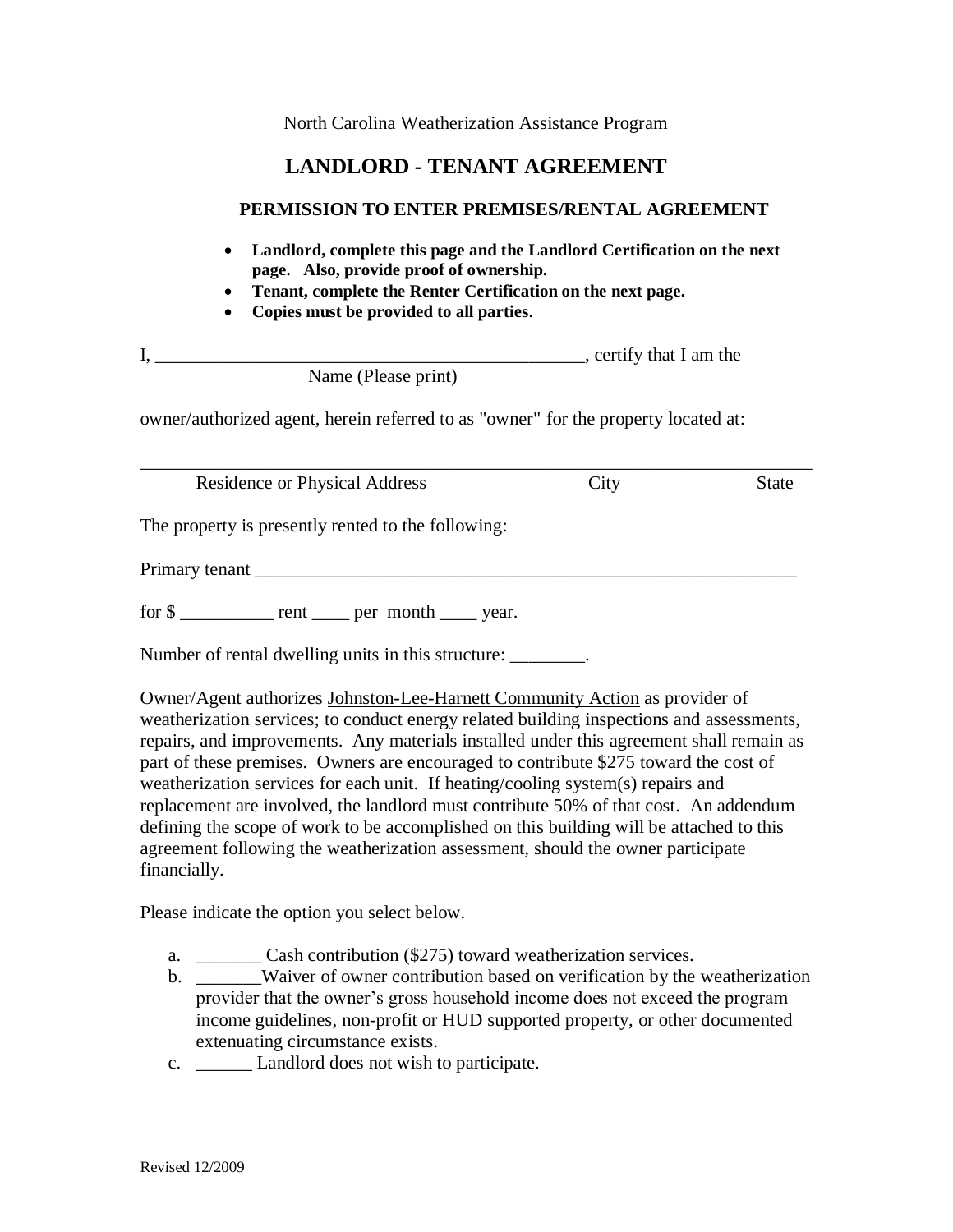Landlord - Tenant Agreement Page 2 of 3

Only eligible weatherization measures as defined by the North Carolina Weatherization Assistance Program shall be applied to any building. No undue enhancement shall occur to the value of the dwelling units as a result of weatherization work performed. Undue enhancement is defined as any enhancement to a building that increases the value of the property and does not provide energy conservation or health and safety benefits to the tenant.

Commencing on the date the owner and/or tenant signs that work is complete and continuing for a period of twenty-four (24) months, owner agrees not to increase rents on units weatherized. If a lease in effect expires prior to the end of the twenty-four month period, a new lease may be signed, but rents will remain at the previous level until the expiration of the twenty-four month period, unless demonstrably related to matters other than weatherization work.  $(10CFR 440.22(b) (3) (ii))$  "Demonstrably related to matters other than weatherization work performed" is defined as an increase in excess of 25% per year in (1) Fair Market Value of rental units or (2) an increase in property taxes.

Owner also agrees not to terminate or evict any covered tenants or any subsequent tenants, commencing on the date the owner and/or tenant signs that work is complete and continuing for a period of twenty-four (24) months. This provision is in effect provided the tenant complies with all obligations owed to the owner in accordance with any leases or rental agreements between the owner and tenants.

This agreement applies to present tenants and any subsequent tenants for the twenty-four month period.

If a tenant feels they have had rents increased contrary to the provisions of this agreement, or feels they have received an eviction notice without cause, they may contact the local Legal Services Agency or the Weatherization Service Provider.

This agreement shall run with the land and/or weatherized unit in the case of sale or transfer to other owner/agents. The owner is responsible to give official notice of this agreement to any subsequent owners.